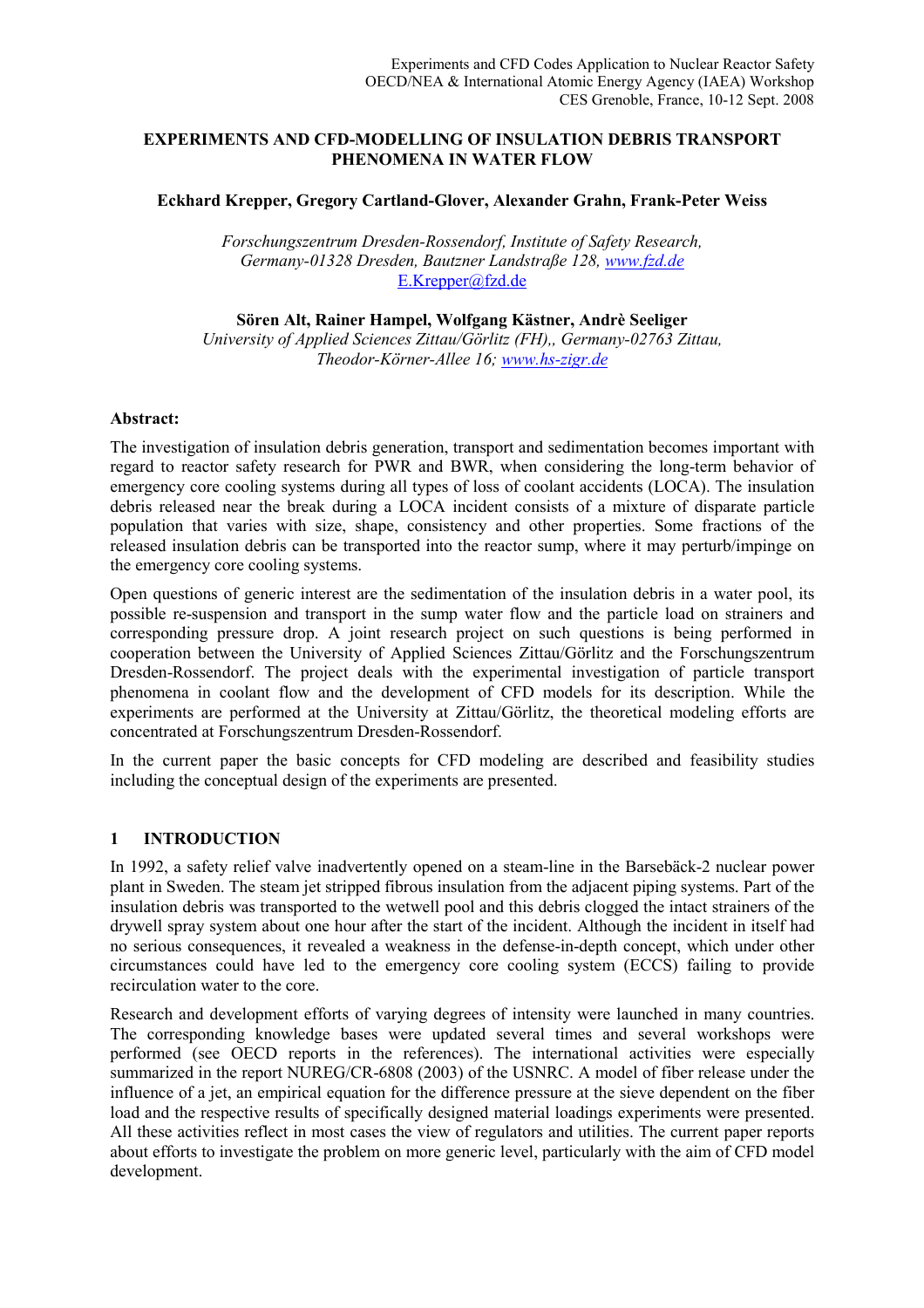# 2 JOINT RESEARCH PROJECT

A joint research project performed in cooperation between the University of Applied Science Zittau/Görlitz and Forschungszentrum Dresden-Rossendorf deals with the experimental investigation of particle transport phenomena in coolant flow and the development of CFD models for its simulation. The experiments are performed at the University Zittau/Görlitz and are mainly based on high-speed video observation and on Laser Doppler Velocimetry (LDV) as well as Particle Image Velocimetry (PIV). The theoretical work is concentrated at Forschungszentrum Dresden-Rossendorf. CFD models are developed, implemented in the CFD code ANSYS CFX and tested against experiments.

The main topics of the project are:

- Primary particle constitution: Experiments are performed to blast blocks of insulation material by steam under the thermal hydraulic conditions to be expected during a LOCA incident (i.e. at pressures up to 11 MPa). The material obtained by this method is then used as raw material for further experiments.
- Transport behavior of fibers: The transport behavior of the steam-blasted material is investigated in a water column by optical high-speed video techniques. The sinking velocities of the fibers are then used to derive the drag coefficients and other physical properties of the modeled fiber phase. This procedure is necessary for the implementation of an adequate CFD simulation.
- Transport of fibers in a turbulent water flow: For these investigations, a narrow channel set-up with a racetrack type configuration was used where well-defined flow boundary conditions were established. Laser PIV measurements and high-speed video were used for the investigation of the water flow-field and the fiber distribution. Besides the drag acting on the particles, the turbulent dispersion force plays an important role in determining the momentum exchanged between the water and the fibrous phase.
- Deposition and re-suspension of fibers: The deposition and re-suspension behavior at low velocities was investigated by the same techniques in the narrow racetrack channel. Except that, obstacles were inserted into the channel to change locally the flow regime. The experiments are designed to work with laser PIV measurement and high-speed video. CFD approaches consider the influence of the fiber material on the mixture viscosity and the dispersion coefficient on the transport of the solids.
- Behavior of a plunging jet in a large pool: By using high-speed video and laser (LDA and PIV) measurements, the progression of the momentum by the jet in the pool is investigated. Of special importance is the role that entrained gaseous bubbles play on disturbing the fluid and potentially influencing the fiber sedimentation and resuspension.
- Effect of strainers: A test rig was used to study the influence of the insulation material loading on the pressure difference over the strainers. A CFD model was developed that uses the approach of a porous body. Correlations from the filter theory known in chemical engineering are adapted to the experiments and are used to model the flow resistance depending on the particle load. This concept also enabled the simulation of a partially blocked strainer.

# 3 SUBMERGED FIBER MODELS

### 3.1 General concepts

The aim of the numerical simulations used in this study is to determine how and where mineral wool fibers are deposited within certain geometries, in this case, the sump of a containment vessel. Since the momentum transport in the liquid flow plays an important role, the problem is clearly a threedimensional problem that has to be solved by applying multiphasic computational fluid dynamic (CFD) methods. Such multiphasic codes resolve the conservation equations for mass, momentum and energy and they are distinguished by the different approaches and strategies used in describing the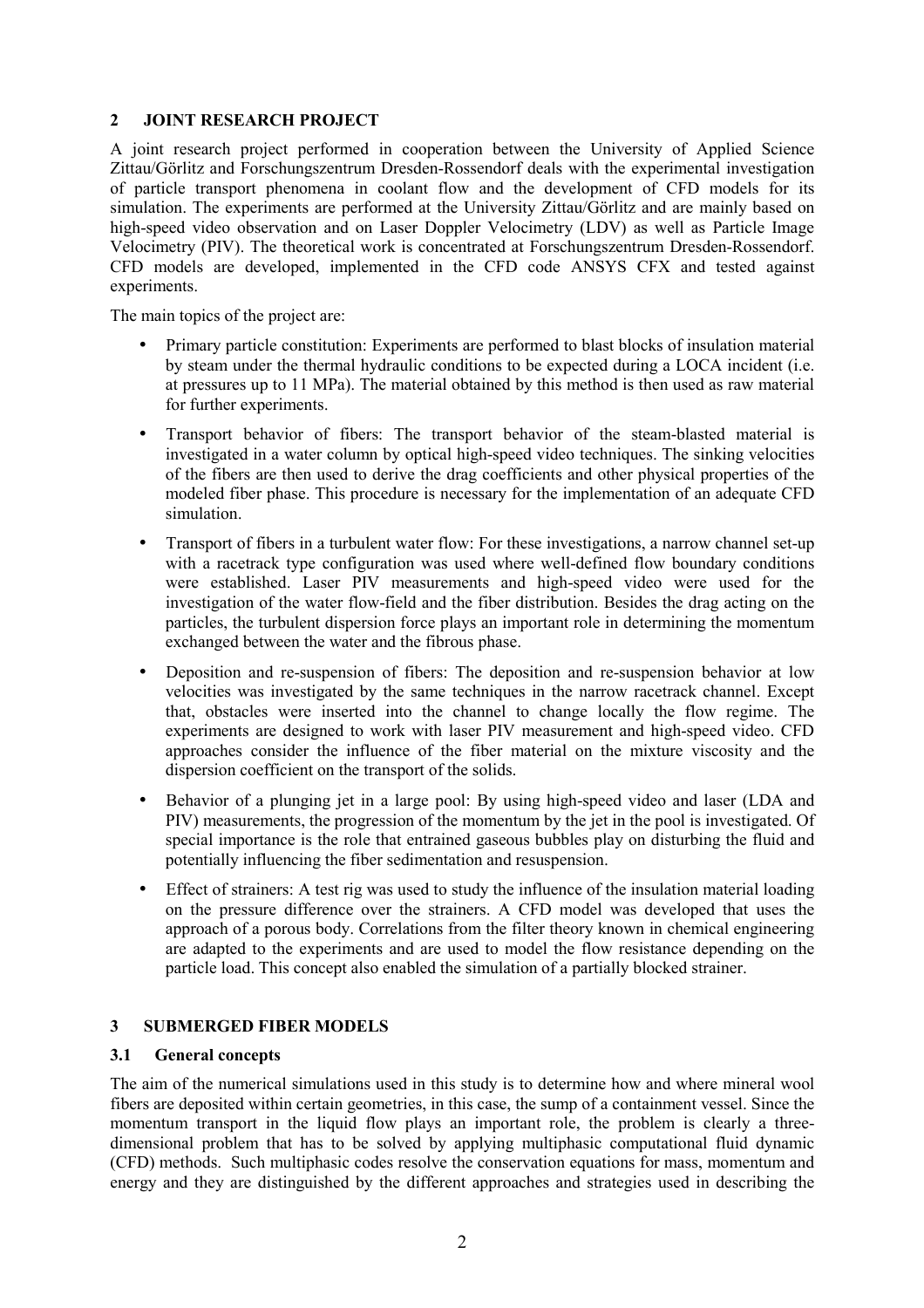physical closure models. For the solution of the described task, two fundamentally different reference frames can be used: Eulerian-Lagrangian or Eulerian-Eulerian frame.

The Eulerian-Lagrangian approach treats the dispersed phase by resolving the Lagrangian equation of motion for each particle, which moves through a continuous fluid that is resolved by the Eulerian Navier-Stokes equations. The particles are defined as having a certain mass, which imposes the momentum exchanged at the point locations of the particles. The flow field acts on each particle and influences the particle path. The particles in turn affect the turbulence quantities of the flow. Particle spectra can define the different particles found in the steam-blasted material. Specific physical phenomena can be simulated using models for the particle reflection and the sedimentation at walls.

The Euler/Euler approach assumes that at least two fluids are continuously penetrating each other. The volume fraction of the fluids in each cell sums to unity. For each fluid, the full set of conservation equations is solved. Therefore, each fluid has a different velocity field. The mechanisms of the interaction of the fluids are the momentum transfer modeled by the flow resistance, the mass transfer modeled by phase change and the energy transfer modeled by heat conduction. Whereas, the two latter interactions in the present problem are not relevant, the flow resistance is essential for the description of debris transport.

Compared to the Euler/Euler approach the Euler/Lagrangian approach requires a higher numerical effort, which can limit their applicability to the practical question of interest here.

### 3.2 Force Closure Models in the Euler/Euler approach

The particle transport using the Euler/Euler approach is described by the exchange of momentum between the two phases. For the case of dispersed spherical bubbles or spherical particles moving in a continuous fluid, the interacting forces between the two phases have the principle form:

$$
\mathbf{F}_D = \frac{1}{2} n_d \rho_c A C_D |\mathbf{U}_{rel}| \mathbf{U}_{rel}
$$
 (1)

where  $n_d$  is the particle number density,  $\rho_c$  the liquid density, A the cross sectional area of the particle in the flow direction,  $U_{rel}$  the relative velocity between the phases, and  $C_D$  the drag coefficient.

The drag coefficient depends on the Reynolds Number, which is defined as

$$
Re = \frac{\rho |U_{rel}|d}{\mu}
$$
 (2)

with  $\mu$  as the dynamic liquid viscosity.

For low velocities and Reynolds Numbers <<<<<<</>l the viscosity effects are dominating. The regime is designated as Stokes-Regime and  $C_D$ =24/Re. For high velocities (1000<Re<1..2.10<sup>5</sup>) the inertia effects are dominating and  $C<sub>D</sub>=0.44$ . In the transition region (0.1<Re $<1000$ ), both effects are of the same order of magnitude. In the literature, many correlations of the drag coefficient have been published. These correlations consider the eccentricity of particles (e.g. Haider and Levenspiel (1989), Salman and Verba (1988)). Turney et al. (1995) describe the drag for rod like particles. Lots of correlations fitted to experiments have in general the form which Schiller and Naumann (1933) gives for spherical particles:

$$
C_D = \max \left[ \frac{24}{\text{Re}} (1 + 0.15 \,\text{Re}^{0.687}), 0.44 \right]
$$
 (3)

In the current study, a virtual particle is defined as a small ball of wool fibers that mostly consists of water. This is correct as the water in the insulation wool ball moves with the virtual particle velocity. This is due to entrapment of the water and local forces binding the water to the particles. Therefore, the virtual particle density,  $\rho_F$ , found here is close to that of water (i.e. 1000 kg m<sup>-3</sup>), whereas the density of real dry fibers  $\rho_P$  amounts to about 2800 kg m<sup>-3</sup>. The density difference of water and fibers in the gravity field results in the buoyancy force  $F_B$ :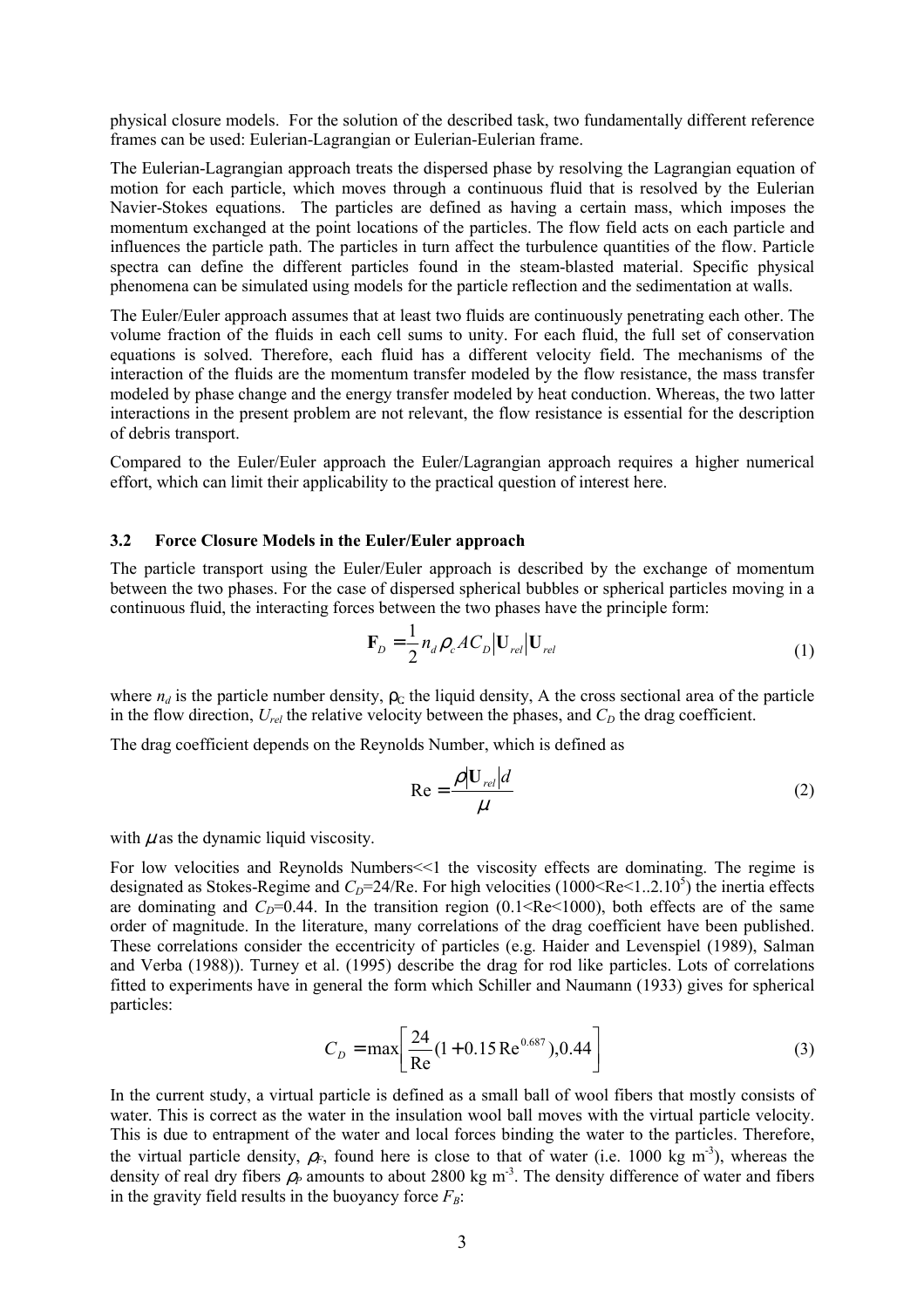$$
F_B = n_d g V_F (\rho_F - \rho_c) \tag{4}
$$

with the virtual particle volume  $V_F$ . The equality of buoyancy and drag forces yields the sinking velocity  $U_s$ :

$$
U_S = \sqrt{\frac{4}{3}g\frac{\rho_F - \rho_c}{\rho_c}d_F\frac{1}{C_D}}
$$
 (5)

with the virtual particle diameter,  $d_F$ . The share of fibers,  $\alpha_F$ , in the virtual particle can be calculated by:

$$
\alpha_F = \frac{\rho_F - \rho_c}{\rho_P - \rho_c} \tag{6}
$$

#### 3.3 Turbulent Dispersion

When the simulation of the motion of buoyant particles only considers the drag force described in section 3.2, this results in the settling of the virtual particles to the lower boundary. The observation of fibers in a turbulent water flow however shows suspending and gliding fibers. In the current work the interaction of the turbulent water flow and the fibers was considered by a turbulent dispersion force. This force was originally developed to obtain a closure model for the Reynolds stresses in terms of the k-ε turbulence model and the transport of the particles in the continuous phase. It is based on the spatial gradient of the parameter characterizing local dispersed phase (either the volume fraction or average mass density). The coefficient was derived from the integrating the fluctuating terms of the instantaneous particle transport equation along the particles trajectory. It was assumed that the autocorrelation of the turbulence is an exponential function of the Lagrangian turbulence time,  $\tau_c$ . This lead to equation (7) as the limit of the integral with respect to time is increased to infinity. The fluctuating turbulent velocities of the continuous phase can be obtained from the turbulent kinetic energy (see Moraga et al., 2003, Hwang, 2006).

$$
-\mathbf{F}_{T,D,d} = -\rho_d \frac{\tau_c}{\tau_d} \left( \frac{\tau_c}{\tau_c + \tau_d} \right) \langle u'_c u'_c \rangle \nabla \Phi = -C_{TD} \rho_d k_c \nabla \Phi \tag{7}
$$

A Favre-Averaged form of the turbulent dispersion force was developed to exploit the convenience using mass-weighted averages to express the ensemble averages of the flow variables (Burns et al. 2004). This convenience is based on fewer terms in the continuity equations and fewer terms that require direct modeling:

$$
-\mathbf{F}_{TD,d} = -C_{TD} \frac{3C_D \mathbf{V}_{tc}}{4d_F Sc} \rho_C |\mathbf{U}_{rel}| \nabla \Phi
$$
\n(8)

 $C_{ID}$  is a proportionality coefficient further discussed in section 4.3.  $C_D$  is the drag coefficient,  $v_{tc}$  is the eddy viscosity of the water phase,  $d_F$  the virtual particle diameter, Sc the Schmidt number and  $U_{rel}$  is the relative velocity vector between the virtual particle and the water phase.

#### 3.4 Modeling of Fiber Agglomeration and Re-Suspension

In applying the turbulent dispersion model, it is important to understand how the various closure models are used in the definition of the fluid-particle phase interactions, which affect the resultant force.

The closure models of interest are the correlations for the mixture viscosity and drag coefficient. The correlation of the drag coefficient to Reynolds number, which defines the relaxation time of the particle and the response that the particles have to the turbulent eddies, whilst the mixture viscosity can modify the viscous stresses that the particle experiences and thus the spread of the particles caused by the velocity gradient.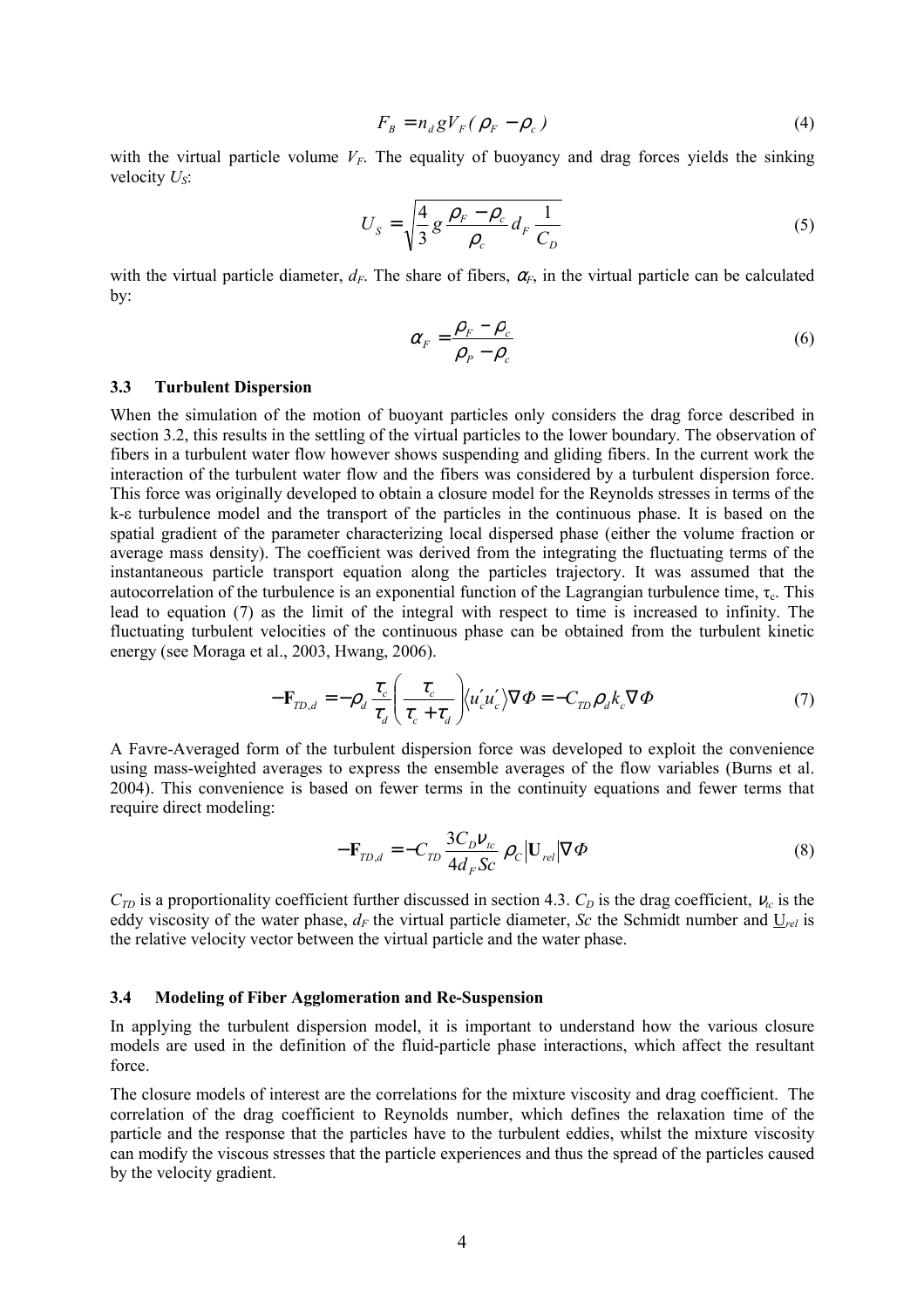Therefore, to assess the variation of viscosity with the volume fraction of dispersed phase, a number of models based on the product of a relative viscosity and the liquid phase viscosity (eq. 9) have been developed. Many examples of this product, which is generally known as a mixture viscosity have been reported, where the relative viscosity is based on the Maron-Pierce equation (Maron and Pierce (1956)) or based on the effective viscosity of Einstein as reported by Batchelor (1977). Krieger et al. (1959) also developed a similar correlation, (eq. 10), which has been widely used. Note that  $[\mu]$  is the intrinsic viscosity, which was defined as 2.5 for spheres.

$$
\mu_m = \mu_r \mu_c \tag{9}
$$

$$
\mu_r = \left[1 - \frac{\Phi}{\Phi_m}\right]^{-|\mu|\phi_m}
$$
\n(10)

$$
\mu_r = 1 + \left[ \mu \right] \Phi + k_{\text{hyd}} \Phi^2 \tag{11}
$$

Batchelor (1977) proposed (eq. 11), which was used by Xu et al. (2005) in the modeling of particle transport. The modification is the result of the addition of the second order term to the equation to represent the influence of the bulk stress. The coefficient of the second order term,  $k_{hvd}$ , is dependent on the local hydrodynamic conditions, the rheology of the fluid mixture, uniformity of particle probability distribution, and isotropy of the turbulence.  $k_{hvd}$  was defined as 6.2 for uniform distributions in a Newtonian mixture. Two values were expected for non-uniform distributions;  $k_{hvd}$ was 7.6 for a purely straining isotropic flow, however no value was reported for simple shearing nonisotropic flows (see Batchelor (1977).

The following empirical model for the viscosity is used to correlate the volume fraction to the relative viscosity:

$$
\mu_r = 1 + \begin{cases} 0 & \Phi \le 0.6 \\ \Phi^3 \cdot 10^4 & \Phi \ge 0.6 \end{cases}
$$
 (12)

### 4 MODEL VALIDATION BY MEANS OF EXPERIMENTS

### 4.1 Determination of the drag coefficient

To determine the drag coefficient of the particles, the motion of settling particles were studied in the test rig "column". The particles were obtained from steam-blasting experiments and they are inserted into a Plexiglas column. The column has a height of 3 m, a width of 0.5 m and a depth of 0.1 m. A numerical evaluation of the distribution of sinking velocities was determined using high-speed video (Fig. 1).

A distribution of sinking velocities was found (right part of Fig. 1) along with a distribution of the estimated particle size below. The particles consist of an agglomeration of smaller particles of different sizes, densities and shape. Larger objects are disintegrated under the influence of the shear stresses and turbulence from the surrounding liquid. The turbulent wake of the larger particle agglomerations causes breakage of the following agglomerations that result in the generation of finer particle fractions.

Extensive tests have shown, that the sinking behavior not only depends on the insulation material itself, but also on the wettability of the fibers, which is influenced by the age, the kind of drying and the hydrophobic properties and finally on the preparation procedure of the material.

The sinking velocities for the MD-2 type were measured at the facility in Zittau. Comparable velocities of other materials published in the NUREG/CR-6808 were found. A dependency of the sinking velocity on the fragmentation procedure for MD-2 fibers was observed. The fragmentation by steam performed in the facility in Zittau results in sinking velocities of 0.005-0.12 m/s while the manual fragmentation results in larger particles and larger sinking velocities of 0.01-0.2 m/s.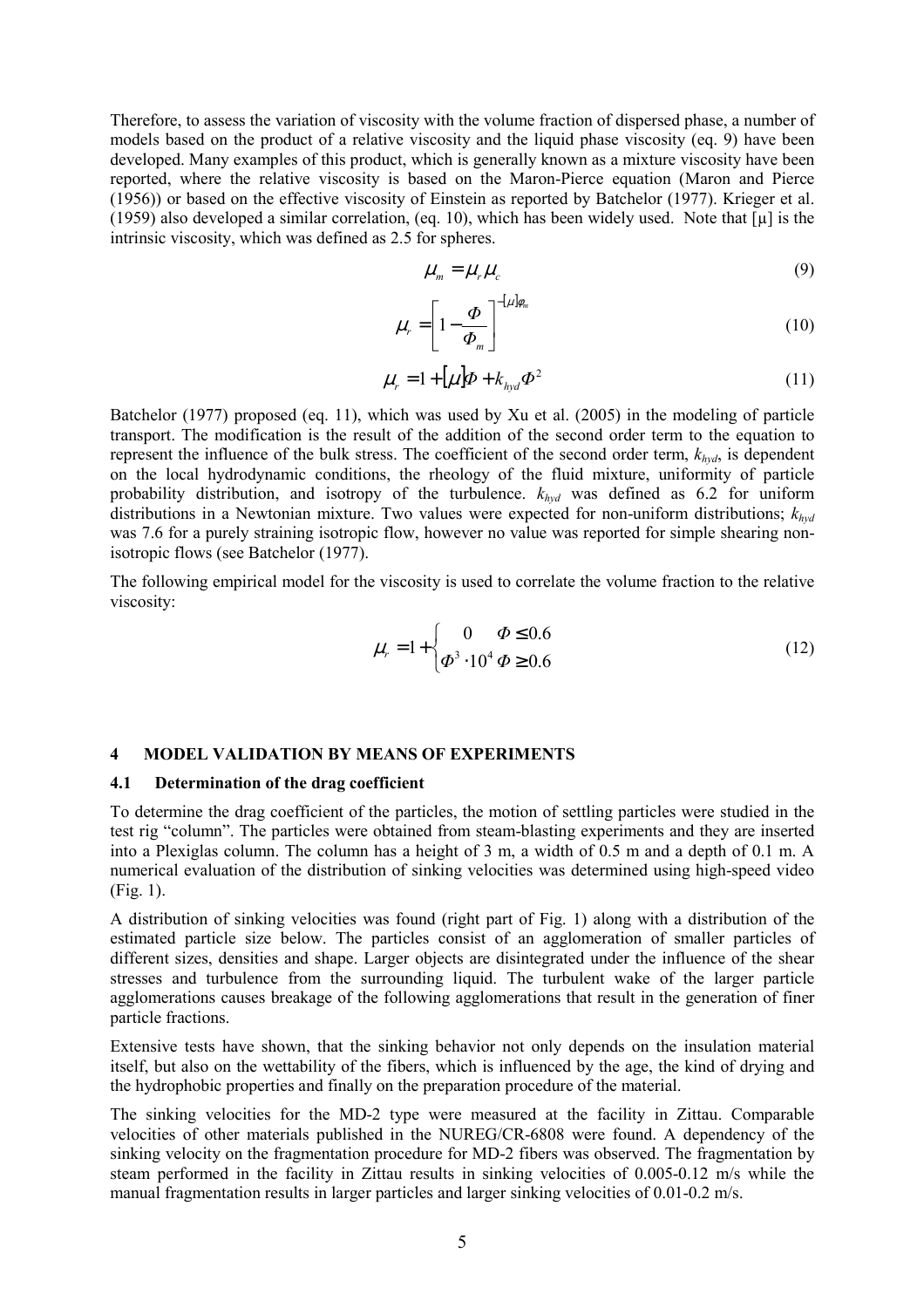

Fig.1: Photography of sinking fibers (left side) and assessed distribution of sinking velocities measured in the test rig "column" investigating the material MD2





The diagram shown in Fig. 3 presents the results of eq. (3). Fig. 3 considers the fact that the drag coefficient,  $C_D$ , is dependent on the Re-Number, which in turn is dependent on the terminal velocity,  $U<sub>S</sub>$ . Thus, eq. (3) must be resolved iteratively in order to obtain consistent values for the terminal velocity with respect to the particle size and density.

The example material shown in Fig. 1 has an average sinking velocity of 0.03 m  $s^{-1}$ . Assuming a virtual density of 1020 kg m<sup>-3</sup>, a virtual particle diameter of  $d_F$ =5 mm and a drag coefficient of  $C_D$  $=0.9$ , the same sinking velocity can be calculated according eq. (5). The assumed virtual particle size corresponds to typical values from such observations (see Fig. 2). The density of dry fibers was 2800 kg m<sup>-3</sup> that gives the dry fiber share in the virtual particle of  $\alpha_F$ =0.0111 (see eq. 6).

### 4.2 Investigation of a turbulent water flow

The transport properties of fibers in a turbulent water flow is investigated experimentally in a flat race track type channel with a width of 0.1 m, a depth of 1.2 m and straight sections with a length of 5 m (see Fig. 4). The bends have a radius of 0.5 m. The water flow is driven by two slow moving pumps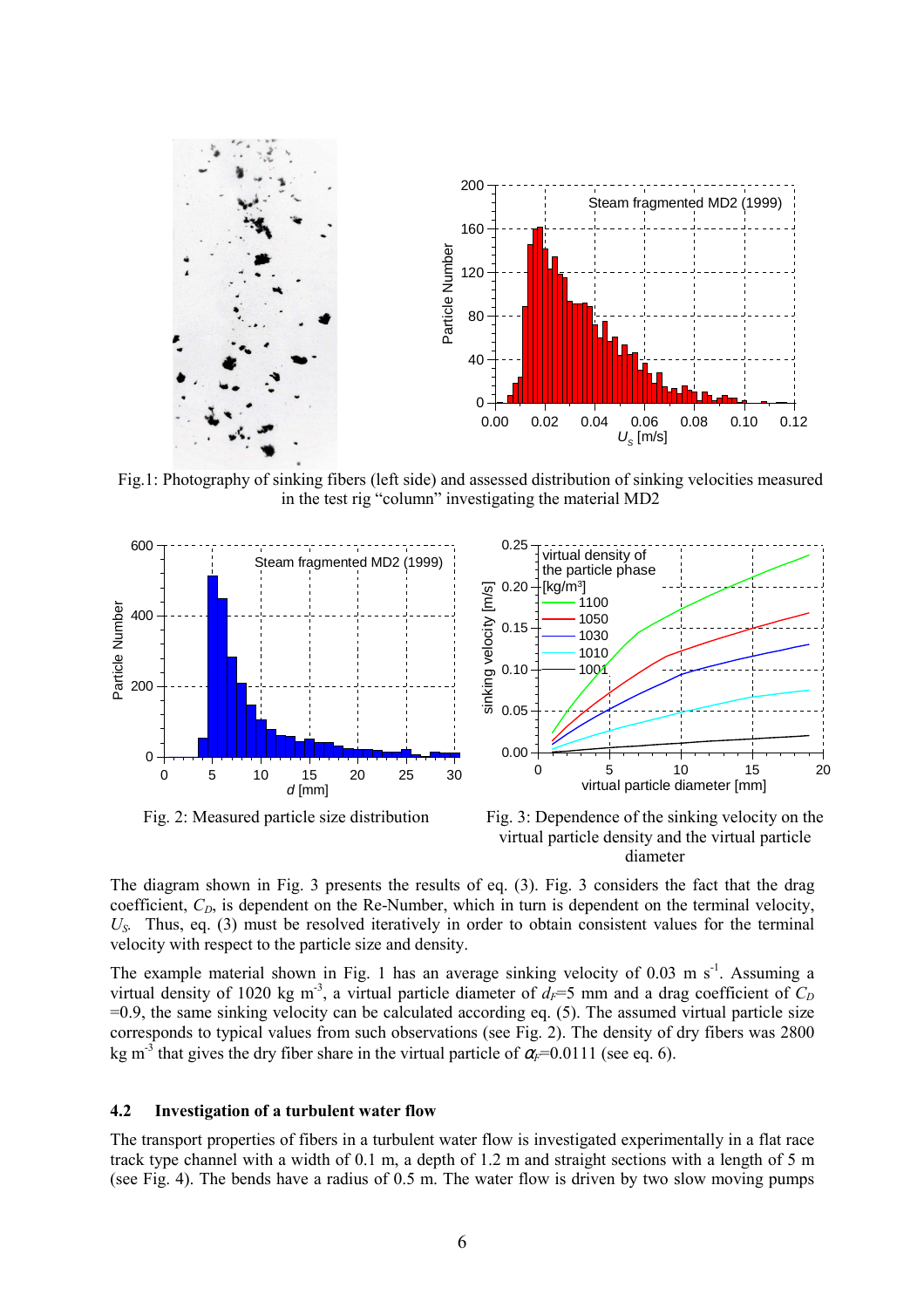driving the liquid at velocities between 0.01 and 1.0 m  $s^{-1}$ . The fiber distribution and the water velocity field were observed by using high-speed video and by Laser based PIV.



### Fig. 4: Channel for investigation of the behavior of fibers in a turbulent flow



CEXA

To provoke a flow disturbance the channel was equipped with 0.1 and 0.2 m high baffles separated by a distance of 0.3 m (see Figs. 4 and 5). The flow field was measured by PIV laser techniques.

The observations of the experiments with fiber flow in the circulating water showed that at higher circulation velocities (ca.  $> 0.5$  m/s) the fiber sinking is replaced by a horizontal transport of the fibers. This phenomenon can be simulated considering the turbulence dispersion force (see section 3.3).



Fig. 6: Calculated dependence of the vertical fiber volume fraction profile on  $C_{TD}$  for whole channel simulations with a local mean horizontal velocity of  $0.5 \text{ m s}^{-1}$ 

Almost the whole particle phase is deposited at the bottom in simulations that do not consider the turbulent dispersion force. For a virtual particle, density of  $\rho_F$ =1030 kg m<sup>-3</sup>, which results in a sinking velocity of  $U_s=0.05$  m s<sup>-1</sup> the buoyancy force  $F_B$  (see eq. 4), is estimated to be between 10 and  $100 \text{ kg m}^2 \text{ s}^2$ . CFD simulations of the channel for the case of an averaged water velocity of about  $0.5$  m s<sup>-1</sup> resulted in an averaged turbulence viscosity of the order of 0.25 kg m<sup>-1</sup> s<sup>-1</sup>. Keeping in mind the drag coefficient for the virtual particle flow in water of ca. 0.7 and assuming reasonable values for the volume fraction gradient of ca.  $0.1 \text{ m}^{-1}$  the turbulent dispersion force (see eq. 8) becomes comparable to the buoyancy force  $F_B$  with a coefficient  $C_{TD}$  in the order of ca. 100. Typical values of  $C_{T_D}$  were found to be of the order of 1 for gas bubbles. In the literature  $C_{T_D}$  was proposed as 500 for smaller diameter particles when the ratio of the particle relaxation time, τd, to τc is small (see Moraga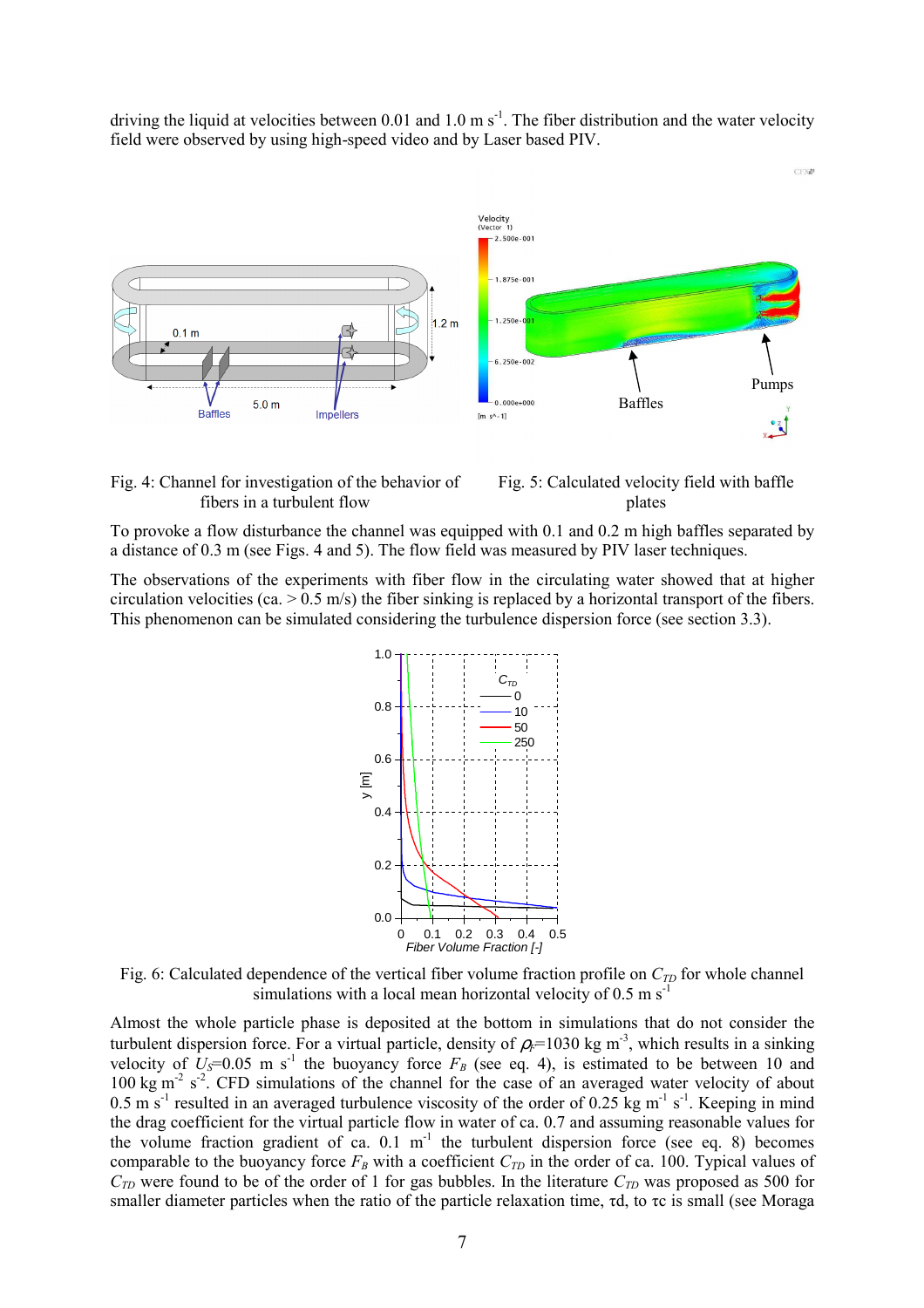et al., 2003, Hwang, 2006). By means of the experiments hints for a reasonable value of  $C_{ID}$  can be found by determining the vertical fiber concentration profile. The dependency of the vertical profile of the fiber volume fraction on the value of the turbulent dispersion force was shown by calculations. Fig. 6 presents the vertical profiles for different values of the coefficient  $C_{TD}$ . Corresponding experiments that measure the vertical profile of the fiber volume fraction for different water velocities are in preparation.

## 4.3 Investigation of the agglomeration and re-suspension behavior of the fibers

For the investigation of the agglomeration and re-suspension properties of fibers, the region between the baffles was observed. The obstacles in the straight sections not only disturb the motion of the liquid but also promote deposition of the particles.

The experiments revealed that the fibers agglomerate at a critical fiber volume fraction, which is manifested by a strong increase of viscosity. In addition, the fibers are deposited at the bottom of the channel below a critical water velocity of about  $0.1 \text{ m s}^{-1}$ , particularly at locations downstream of the obstacles. Increasing the water velocity beyond  $0.1 \text{ m s}^{-1}$  causes the fibers to be mobilized again.

The application of the Eulerian-Eulerian approach for the sedimentation and re-suspension of the fibers involved the use of volume fraction dependent viscosities (see section 3.4) and the turbulent dispersion force (section 3.3).

A feasibility study of the accumulation of fibers between two dams arranged at a distance of 0.3 m and having a height of 0.1 m investigated in the experiment (Fig. 7) and compared to a transient CFX calculation (Fig. 8).







Fig. 8: Calculated water velocity field and fiber distribution for the viscosity model of equation (11)

The results show that the CFD code at least is able to simulate the qualitative behavior of the fibrous flow. Further investigations are underway to provide a deeper analysis of these experiments. The evaluation of area fractions of the vertical observation plane occupied by the particles, which are gained from video observations of the fibrous volume fraction, can be interpreted as a measure for the accumulated fiber mass. Neglecting the extension in the channel depth, these measurements will yield the necessary information in order to improve the physical representation of the solid phase with regard to the solid build-up observed in the experiments.

# 5 INVESTIGATION OF PLUNGING JET PHENOMENA

According to the considered scenario, the water ejected by the anticipated break falls several meters on to the sump water surface. On its way, the jet is mixed with air. Furthermore, the impinging jet will entrain air bubbles. The momentum impact of the jet on the water flow field will be smeared out with growing penetration depth. The entrained gaseous bubbles will rise and have an additional influence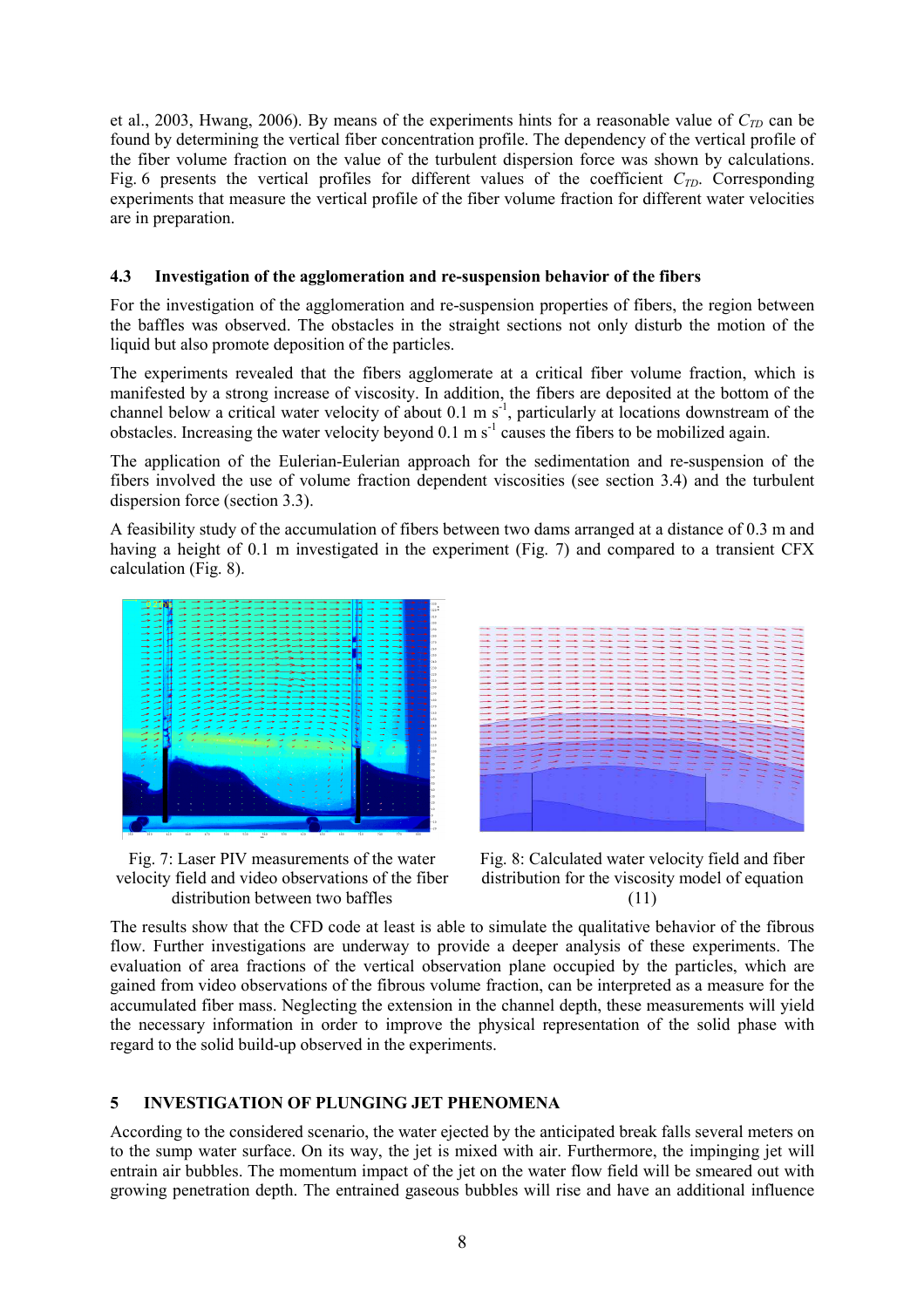on the flow field. The jet-induced flow in the sump will sensitively influence the fiber transport in the sump. The questions in this concern are how the fiber transport in the sump is influenced by the jet and where in the sump the fibers preferably are deposited.

To investigate the influence of a plunging jet experiments in a water tank with dimensions of about 1\*1\*1 m was prepared. As a first step the jet of water with the entrainment of air at ambient conditions was investigated. The fluid flow field is measured by laser PIV measurements. The gas flow is observed by high-speed video. CFD calculations are performed to prepare the experiments.

During the presented CFD calculations, the phenomenon of the air entrainment by the jet was not modeled but given as an inlet condition. Therefore, published correlations for the air entrainment are applied, as the aim of the calculations is the determination of the flow field in the volume.

Correlations on gas entrainment at a plunging jet were published by Bin (1993), Bonetto et al. (1993), Cummings et al. (1997a and b) and Iguchi et al. (1998). Bin (1993) reports the following empirical correlation. A water volume flow  $Q_W$  hit from a height H with the diameter  $d_i$  and the velocity  $U_{OF}$  at a water surface entrains the volume flow  $Q_G$  of gaseous bubbles:

$$
Q_G = 0.04 Q_W Fr^{0.28} \left(\frac{H}{d_i}\right)^{0.4}
$$
 (13)

Fr is the Froude Number:

$$
Fr = \frac{U_{OF}^2}{gd_i} \tag{14}
$$

The maximum penetration depth  $Z_{P,B}$  of bubbles is given by

$$
Z_{P,B} = 0.42U_{OF}^{4/3}d_iQ_G^{-1/4}
$$
\n(15)

Assuming a jet inlet velocity of 3 m/s and an impingement diameter on the surface of 0.05 m according to equation (13) an air entrainment having a volume flow  $Q_G$  of ca. 0.2 $Q_W$  has to be expected. The corresponding maximum gas penetration depth was calculated by equation (15) to be ca. 0.5 m.

CFX#





Fig. 9 shows the results of CFD calculations. At the inlet, a water flow of 3 m/s with a gas content of 0.2 is simulated. The water is drained out of the tank via the outlet at the bottom. The entrained gas leaves the tank via the water surface. Fig 10 shows the gas streamlines calculated according to the gas velocity field. The maximum gas penetration depth is determined by the lowest point of the zero value of the vertical component of the gas velocity field. The value of ca. 0.5 m predicted by eq. (15) is confirmed by the CFD calculations.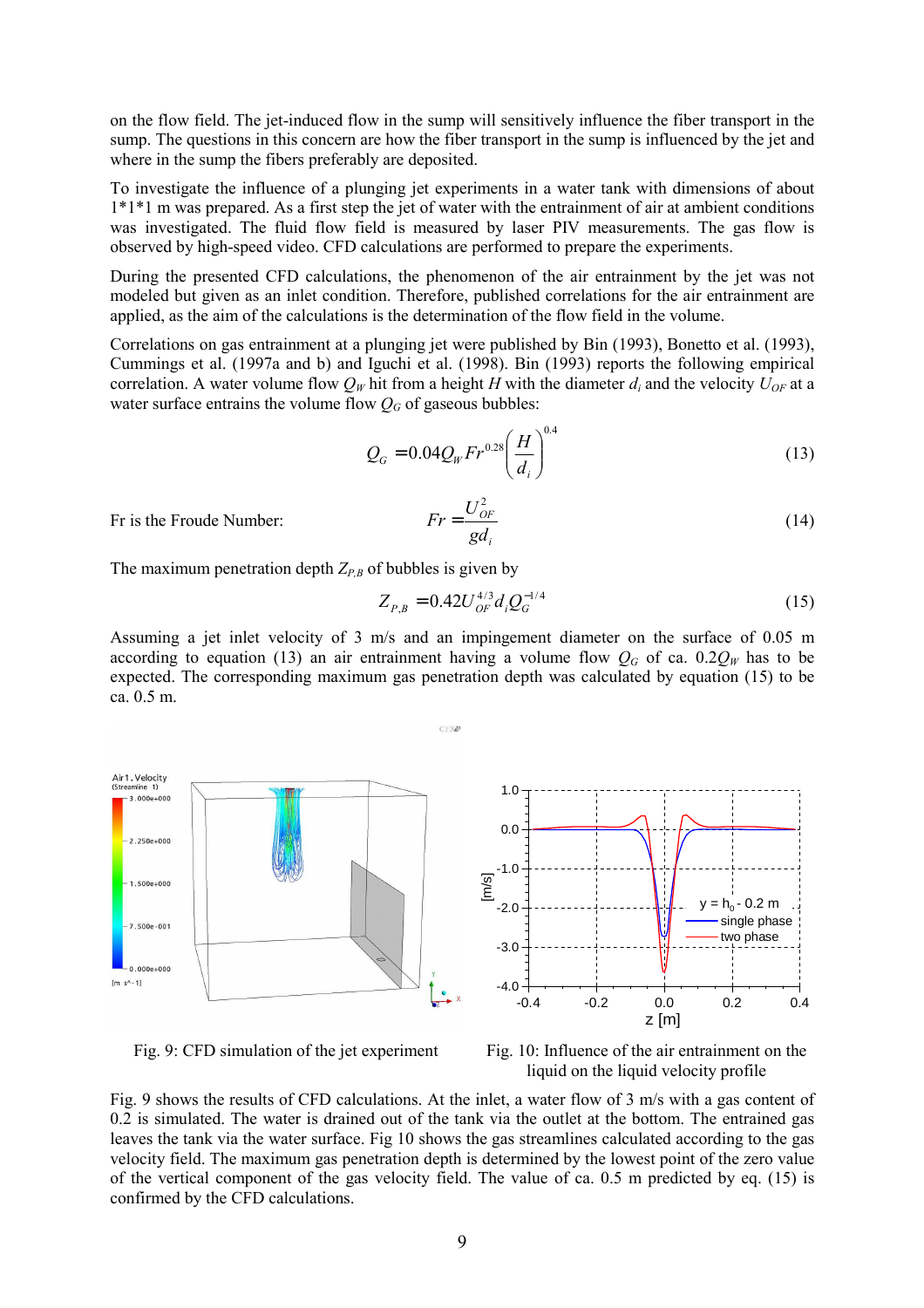Fig. 10 presents the influence of the gas entrainment on the liquid velocity field near the jet. The entrained bubbles near the jet will rise and decrease the water velocity. The profiles 0.2 m below the water surface shown in Fig. 10 indicate an upward water flow near the jet. The streamlines of the water flow projected onto a plane located at the middle of the tank show, for the single-phase case, two vortices near the tank bottom (see Fig. 11). In the two-phase case, these vortices are shifted towards the upper regions (see Fig. 12).



Fig. 11: Water streamlines neglecting the air entrainment



Fig. 13: Water flow field induced by the entrained air

Fig. 12: Water streamlines considering the air entrainment



Fig. 14: Accumulated fiber mass dependent on the inlet velocity

The two phase flow behavior has remarkable consequences on the flow field observed in a larger geometry similar to a real reactor sump. During an additional experiment in Zittau the flow in a tank of a length of 6 m, a depth of 1 m and a water height of 2.6 m was investigated (see Fig. 13). In preliminary CFD calculations the situation was investigated. Water was injected at the left side and correspondingly removed at the lower right side. During a certain time additional fibers were added to the injection. Air is entrained by the water jet and has an influence on the flow field. In the case of an inlet velocity of 5 m  $s^{-1}$  the entrained air reaches a depth of about 1.5 m. Fig. 13 presents the water streamlines projected at the middle plane. During the water injection in the tank, a large swirl that rotates in the clockwise direction is established. The swirl moves the injected fibers backward to the region just below the water injection. Large amounts of fibers are accumulated in the swirl and fixed in the tank before they reach the outlet.

A different flow picture is found with a water injection velocity of only 1.5 m  $s^{-1}$ . During this second case the same fiber mass was added. In this case the entrained air reaches a depth of only 0.7 m. The large water swirl observed in the first case is not established in the second case. The fibers move directly to the outlet. Fig. 14 shows the integral fiber mass for these two cases.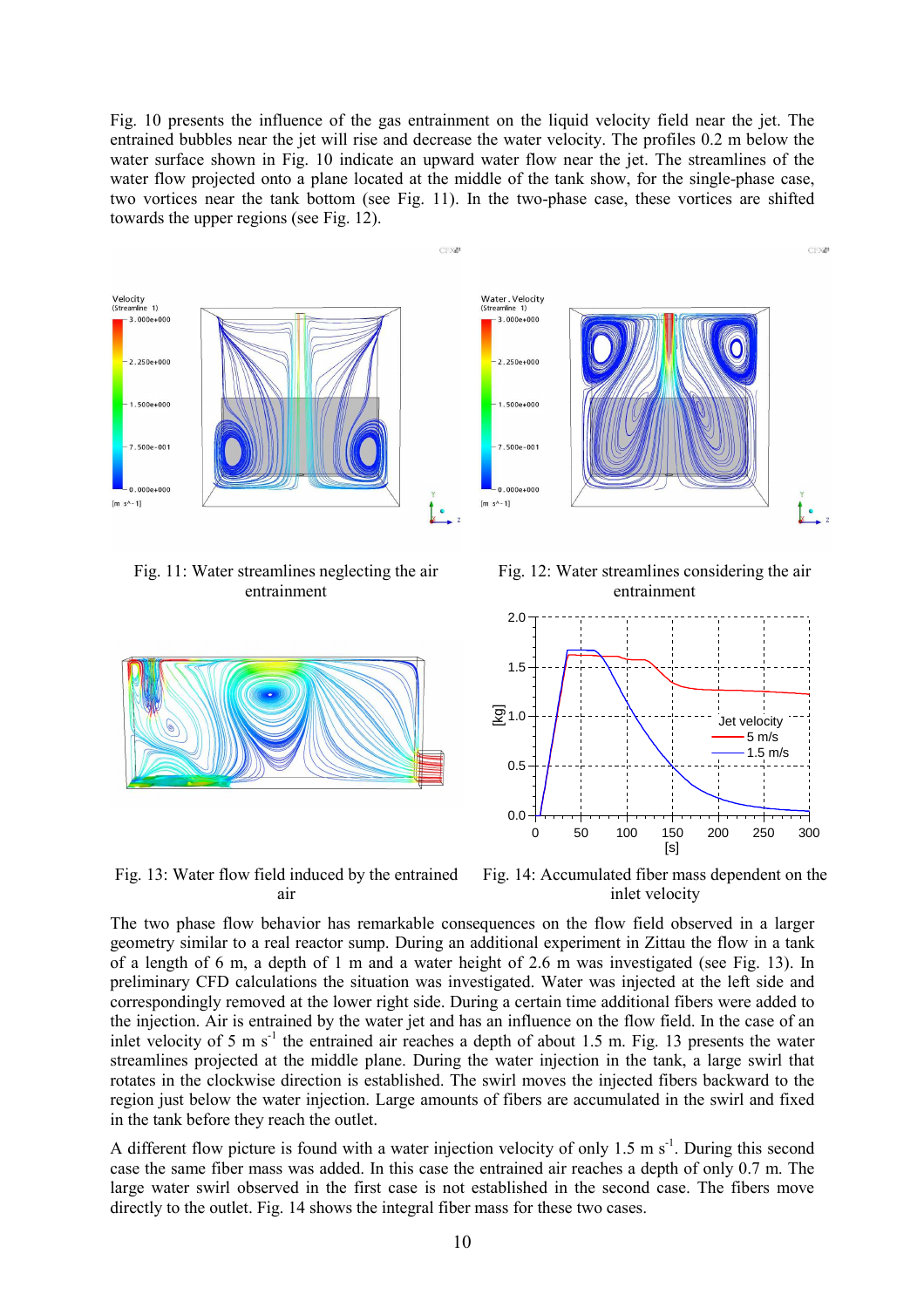Further investigations can use the experience gained by these studies for the application of such models to real sump geometries. The preferred regions of fiber accumulation are dependent on the flow situation, which can be identified by such calculations. The modification of the flow field caused by changes to the geometrical construction e.g. by introduction of baffle plates etc. can also be investigated.

### 6 SIMULATION OF STRAINERS

Filter cakes composed of fibrous materials have two particular features: a) They are of very high porosity, and b), due to the deformability of the fibers, such cakes can be easily compressed under the action of fluid drag forces or an external compacting pressure. A semi-empirical model has been developed for calculating the pressure drop across beds of this class of materials as a function of superficial velocity and material properties (Grahn et al. 2006). It consists of a material equation:

$$
\mathcal{E}(p) = \mathcal{E}_{\min} + (\mathcal{E}_0 - \mathcal{E}_{\min})e^{-Cp^D}
$$
 (16.14)

which describes the dependency of porosity on the compaction pressure p, and a differential equation for the local pressure drop:

$$
\frac{dp}{dx} = f(U, U^2, \varepsilon(p))\tag{17.15}
$$

An algorithm has been implemented, which solves the model equations by numerical integration. It yields pressure and porosity profiles along the compressed fiber bed as well as its streamwise thickness and the overall pressure drop, dp, Parameters  $\varepsilon_{\text{min}}$ ,  $\varepsilon_0$ , C and D of the material equation have been fitted to data from compaction pressure vs. porosity measurements. In the present state of the model, the transient pressure build-up can be simulated as well by specifying a non-zero mass fraction of insulation material for the inflow. The model was implemented into the CFD code ANSYS CFX, allowing for simulation of partially clogged strainers.

| <b>Table 1:</b> Experimental conditions |                       |      |                        |             |  |
|-----------------------------------------|-----------------------|------|------------------------|-------------|--|
| run                                     | $N_{S}$               |      |                        | $\mu$       |  |
|                                         | [kg m <sup>-2</sup> ] | [°C] | [ $\text{kg m}^{-3}$ ] | [ $mPa s$ ] |  |
|                                         | 6.01                  | 44.6 | 990.4                  | 0.601       |  |
|                                         | 6.01                  | 59.0 | 983.4                  | 0.474       |  |
| 3                                       | 3.87                  | 58.9 | 983.8                  | 0.475       |  |
|                                         | 1.96                  | 59.7 | 983.4                  | 0.469       |  |
|                                         | 0.32                  | 59.7 | 983.4                  | 0.469       |  |

The pressure drop across the compressed fiber bed has been determined both numerically and experimentally as a function of superficial velocity. Moreover, experimental conditions, i.e. strainer mass load and fluid properties have been varied (Table 1). In Fig. 15 computed curves are compared to measured values. It can be seen, that numerical calculations reproduce measured pressure drops qualitatively and quantitatively well.

 $N<sub>S</sub>$  is the fiber load,  $\rho$  the density and  $\mu$  the fiber viscosity. Another phenomenon, which has been investigated, is the so-called thin-bed effect. It results from relatively small (as compared to fiber dimensions) granular particles that are deposited, either onto the outer (upstream) surface of the fiber bed or in between the fibers. They form layers of sludge with lower porosity and little compressibility, but result in a higher pressure-drop with the addition of each layer. Such layers act like a plug, imposing an additional external compacting pressure onto the fiber bed. Transient calculations have been performed to assess the influence of the penetration depth of particles on the overall pressure drop. The penetration depth depends on the nature and the magnitude of particle-fiber interaction. From the comparison of the different cases in Fig. 16 one can conclude that the additional modeling effort required for quantifying the particle-fiber interaction is not justified.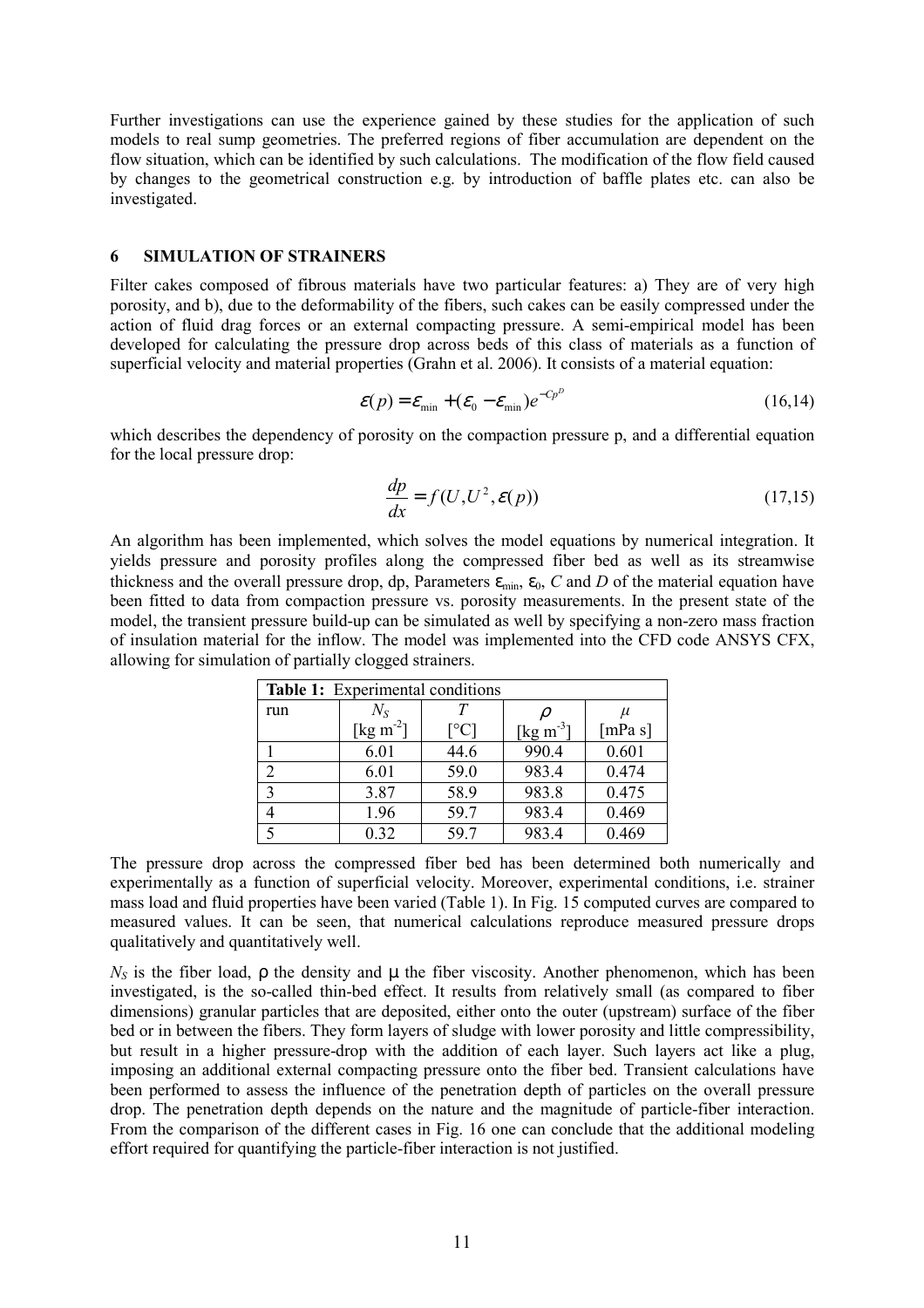

Fig. 15: Pressure drop across compressed fiber bed vs. superficial velocity at different experimental conditions (strainer mass load, fluid properties), experiments (points), computed profiles (lines)



Fig. 16: Pressure drop buildup at composed beds; superficial velocity U=6 cm/s, accumulation of fibers for  $0 \le t \le 200$  s, sludge particle deposition for 200 s  $\leq t \leq 800$  s, different penetration depths  $h_{pen}$ 

## 7 SUMMARY AND NEXT STEPS

The project work is still underway. Several model concepts were presented to describe the whole process of fiber transport applying CFD methods. The presented results show that the intended model approaches are feasible for the simulation of the interested phenomena. The paper shows the correct qualitative behavior of the solutions and the correct dependency of model parameters. The aim of the work was the preparation of the necessary experiments to adjust the free parameters. The developed models including the adjusted model parameters will enable the answering of many practical questions relating to the strainer clogging issue.

#### ACKNOWLEDGMENTS

The reported investigations are funded by the German Federal Ministry of Economy and Technology under contract No. 150 1270 and 150 1307.

| Sign                       | Unit                                     | Denomination                                                                                 |  |
|----------------------------|------------------------------------------|----------------------------------------------------------------------------------------------|--|
| $\overline{A}$             | m <sup>2</sup>                           | cross section area                                                                           |  |
| $\mathcal{C}_{0}$          | $(\text{kg m}^{-1} \text{ s}^{-2})^{-D}$ | experimental determined coefficient for the fibre compaction pressure porosity<br>dependency |  |
| $C_{\rm D}$                |                                          | drag coefficient                                                                             |  |
| $C_{\text{TD}}$            | $\overline{\phantom{a}}$                 | turbulence dispersion coefficient                                                            |  |
| D                          |                                          | experimentally determined index for the fibre compaction pressure porosity<br>dependency     |  |
| $d_{\rm F}$                | m                                        | virtual diameter                                                                             |  |
| $d_i$                      | m                                        | impingement diameter                                                                         |  |
| Δ                          |                                          | difference                                                                                   |  |
| $F_B$                      | $\text{kg m}^{-2} \text{ s}^{-2}$        | buoyancy force                                                                               |  |
| $F_D$                      | $kg \, \text{m}^{-2} \, \text{s}^{-2}$   | drag force                                                                                   |  |
| $\mathbf{F}_{\text{TD,d}}$ | $kg \, \text{m}^{-2} \, \text{s}^{-2}$   | turbulent dispersion force acting on the dispersed phase                                     |  |
| Fr                         |                                          | Froude number                                                                                |  |

### NOMENCLATURE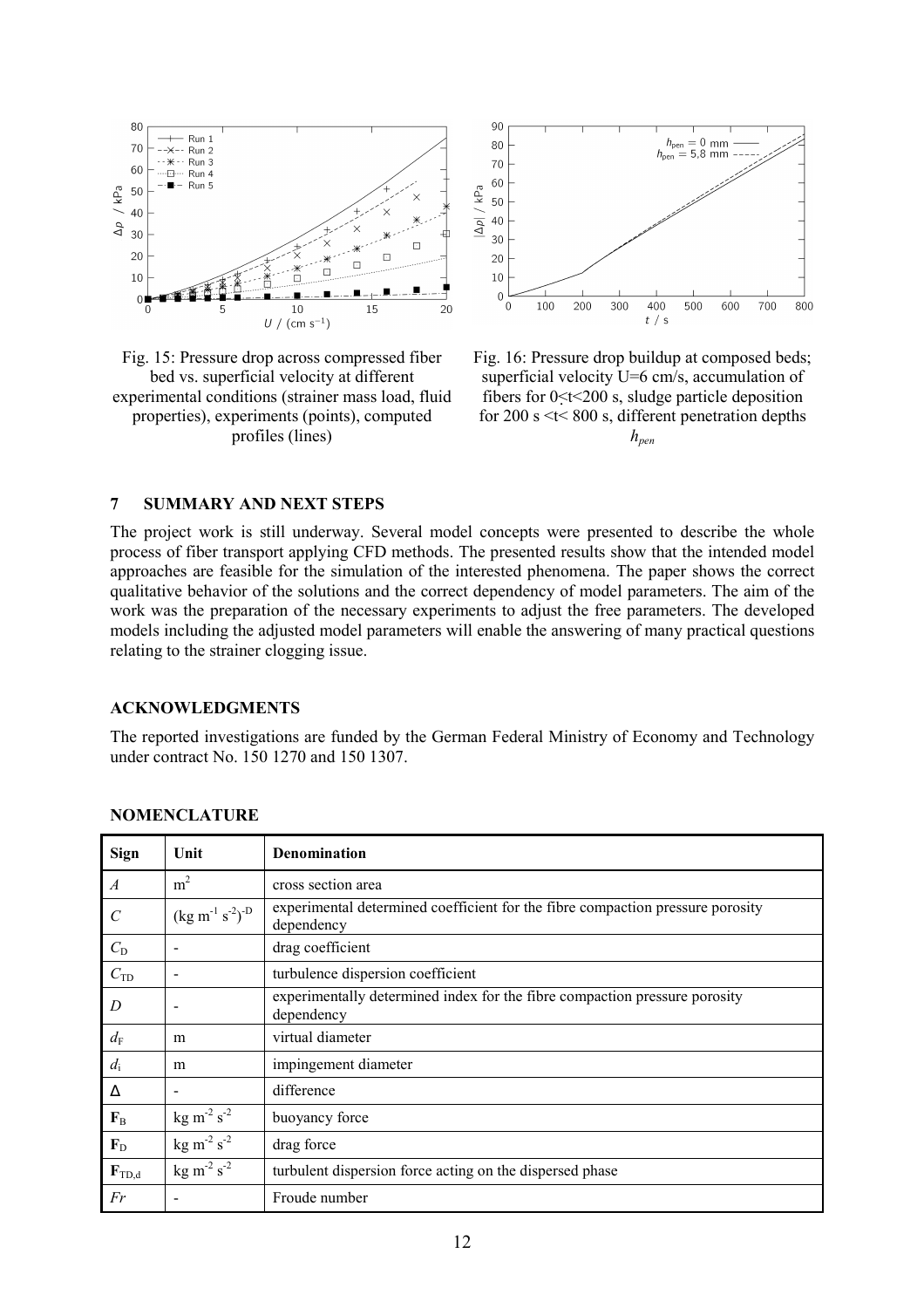| g                                     | $m s-2$                                         | acceleration due to gravity                                |  |  |
|---------------------------------------|-------------------------------------------------|------------------------------------------------------------|--|--|
| H                                     | m                                               | height of jet                                              |  |  |
| $h_{\text{pen}}$                      | m                                               | penetration depth                                          |  |  |
| i, j, k                               | $\sim$                                          | numeric indexes                                            |  |  |
| $k_{\rm hyd}$                         |                                                 | flow dependent coefficient                                 |  |  |
| $k_{\rm c}$                           | $m^2$ s <sup>-2</sup>                           | continuous phase turbulent kinetic energy                  |  |  |
| $N_{\rm s}$                           | $\text{kg m}^{\text{-2}}$                       | fibre mass loading                                         |  |  |
| $n_{\rm d}$                           |                                                 | particle number density                                    |  |  |
| $\boldsymbol{p}$                      | $\text{kg m}^{\text{-1}} \text{ s}^{\text{-2}}$ | fluid pressure                                             |  |  |
| $Q_{\rm G}$                           | $m^3$ s <sup>-1</sup>                           | volumetric flow of entrained gas bubbles                   |  |  |
| $Q_{\rm W}$                           | $m^3$ s <sup>-1</sup>                           | volumetric flow of water jet or stream                     |  |  |
| Sc                                    | $\overline{\phantom{a}}$                        | turbulent Schmidt number (0.9)                             |  |  |
| $\boldsymbol{T}$                      | $\rm ^{\circ}C$                                 | temperature                                                |  |  |
| t                                     | $\, {\bf S}$                                    | time                                                       |  |  |
| $\mathcal U$                          | $m s-1$                                         | superficial continuous phase velocity                      |  |  |
| $U_{\rm OF}$                          | $m s-1$                                         | velocity at the water surface                              |  |  |
| $U_{rel}$                             | $\mathrm{m}\mathrm{s}^{-1}$                     | relative velocity vector                                   |  |  |
| $U_{S}$                               | $m s-7$                                         | particle terminal or sinking velocity                      |  |  |
| $u_{c}$                               | $m s^{-1}$                                      | continuous phase fluctuating velocity                      |  |  |
| $V_{\rm F}$                           | m <sup>3</sup>                                  | virtual particle volume                                    |  |  |
| u, v, w                               | ${\rm m~s}^{\text{-}1}$                         | velocity components                                        |  |  |
| x, y, z                               | m                                               | co-ordinates                                               |  |  |
| $Z_{\rm P,B}$                         | m                                               | penetration depth of the gas bubbles                       |  |  |
| $\alpha_{\rm F}$                      | $\blacksquare$                                  | share of fibres in virtual particle                        |  |  |
| ε                                     | $\blacksquare$                                  | porosity                                                   |  |  |
| $\varepsilon_0$                       | $\overline{a}$                                  | porosity at zero compaction pressure                       |  |  |
| $\varepsilon_{\rm min}$               |                                                 | minimum porosity                                           |  |  |
| $\mu_{\rm c}$                         | $\text{kg m}^{\text{-1}}\text{ s}^{\text{-1}}$  | dynamic continuous phase viscosity                         |  |  |
| $\mu_{\rm m}$                         | $kg \ m^{-1} s^{-1}$                            | dynamic mixture viscosity                                  |  |  |
| $\mu_\mathrm{r}$                      | $\rm kg~m^{\text{-}1}~s^{\text{-}1}$            | dynamic relative viscosity                                 |  |  |
| $[\mu]$                               |                                                 | intrinsic viscosity                                        |  |  |
| $\mathcal{V}_{\text{tc}}$             | $m^2$ s <sup>-1</sup>                           | kinematic turbulent eddy viscosity of the continuous phase |  |  |
| $\rho_{\rm c}$                        | $kg \, \text{m}^{-3}$                           | continuous phase density                                   |  |  |
| $\rho_{\rm d}$                        | $kg \, \text{m}^{-3}$                           | dispersed phase density                                    |  |  |
| $\rho_{\rm F}$                        | $\text{kg m}^{\text{-3}}$                       | virtual particle density                                   |  |  |
| $\rho_{\text{\tiny{P}}}$              | $kg \, \text{m}^{-3}$                           | density of dry fibers                                      |  |  |
| $\tau_{\rm c}$                        | ${\bf S}$                                       | Lagrangian turbulence time                                 |  |  |
| $\tau_{\rm d}$                        | $\, {\bf S}$                                    | Particle relaxation time                                   |  |  |
| $\varPhi$                             |                                                 | volume fraction                                            |  |  |
| $\boldsymbol{\varPhi}_{\mathfrak{m}}$ | $\overline{a}$                                  | maximum volume fraction                                    |  |  |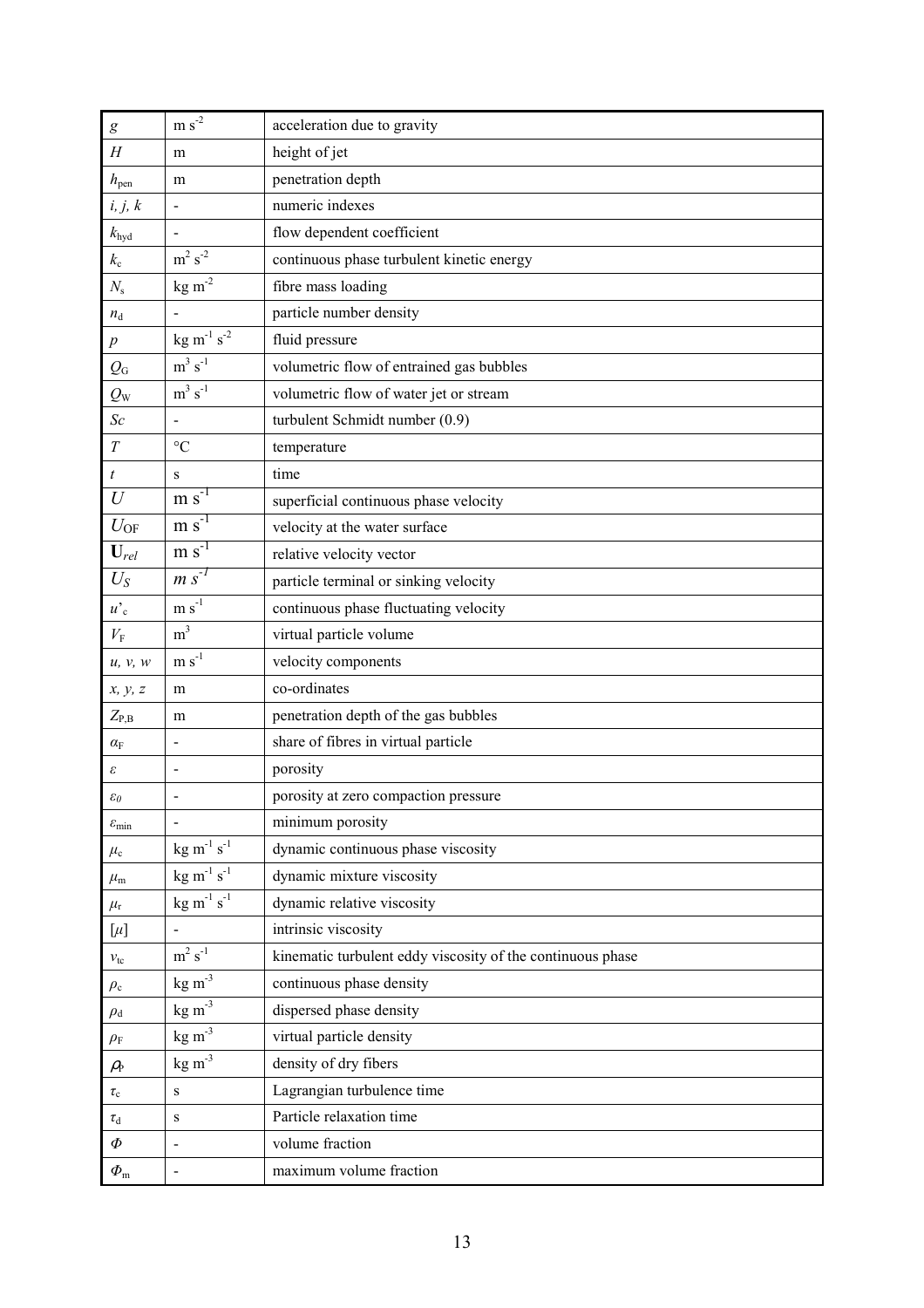## **REFERENCES**

Batchelor, G.K., The effect of Brownian motion on the bulk stress in a suspension of spherical particles, Journal of Fluid Mechanics 83, (1977), 97-117.

Bin, A. K. (1993): Gas entrainment by plunging liquid jets, Chem. Eng. Sci. Vol. 48, pp. 3585-3630

Bonetto, F., Lahey Jr., R.T. (1993): An experimental study on air carry under due to a plunging liquid jet, Int. J. Multiphase Flow Vol. 19, No. 2, pp. 281-294

Burns, A. D., T. Frank, I. Hamill J.-M. Shi, The Favre Averaged Drag Model for Turbulent Dispersion in Eulerian Multi-Phase Flows, 5th International Conference on Multiphase Flow, ICMF'04, Yokohama, Japan, May 30–June 4, 2004, Paper No. 392.

Cummings, P.D., Chanson, H. (1997a): Air entrainment in the developing flow region of plunging jets - Part1: Theoretical Development, Transactions of the ASME, Journal of Fluids Engineering Vol. 119, pp. 597-602

Cummings, P.D., Chanson, H. (1997b): Air entrainment in the developing flow region of plunging jets - Part2: Experimental, Transactions of the ASME, Journal of Fluids Engineering Vol. 119, pp. 603- 608

Grahn, A.; Krepper, E.; Alt, S.; Kästner, W.: Modelling of differential pressure buildup during flow through beds of fibrous materials, Chemical Engineering and Technology 29 (2006), 997 – 1000

Haider, A., Levenspiel, O.1989, Drag coefficient and terminal velocity of spherical and non spherical particles, Powder Technology Vol. 58, 63-70

Hwang, W.; Eaton, J.K.: Turbulence attenuation by small particles in the absence of gravity, International Journal of Multiphase Flow 32, (2006), 1386-1396

Iguchi, M., Okita, K., Yamamoto, F. (1998): Mean velocity and turbulence characteristics of water flow in the bubble dispersion region induced by plunging water jet, Int. J. Multiphase Flow Vol. 24, No. 4, pp. 523-537

Krieger, L.M., T.J. Dougherty, A mechanism for non-Newtonian flow in suspensions of rigid spheres, Transactions of the Society of Rheology 3, (1959), 137-152.

Maron, S.H., P. E. Pierce, Application of Ree-Eyring generalized flow theory to suspensions of spherical particles, Journal of Colloid Science 11, (1956), 80-95.

Moraga, F.J., A.E. Larreteguy, D.A. Drew, R.T. Lahey Jr, Assessment of turbulent dispersion models for bubbly flows in the low Stokes number limit, International Journal of Multiphase Flow 29, (2003), 655–673.

Salman, A.D., Verba, A.: New approximate equations to estimate the drag coefficient of different particles of regular shape, Periodica Polytechnica of the Technical University Budapest – Chemical Engineering, Vol. 32 (1988), No. 4, pp. 261-268

Schiller, L. and Nauman, A., 1933. VDI Zeitschrift, 77 p 318

Turney, M. A., Cheung, M. K., Powell, R. L., McCarthy, M. J.: Hindered Settling of Rod-Like Particles Measured with Magnetic Resonance Imaging, AIChE Journal, Vol. 41, No. 2 (1995)

Xu, J., S. Chatterjee, K.W. Koelling, Y. Wang, S. E. Bechtel, Shear and extensional rheology of nanocarbon fiber suspensions, Rheologica Acta 44, (2005), 537-562

### RELEVANT OECD REPORTS

Knowledge Base for Emergency Core Cooling System Recirculation Reliability, NEA/CSNI/R(95)11, 1996

Knowledge Base for the Effect of Debris on Pressurized Water Reactor Emergency Core Cooling Sump Performance, NUREG/CR-6808; LA-UR-03-0880, 2003